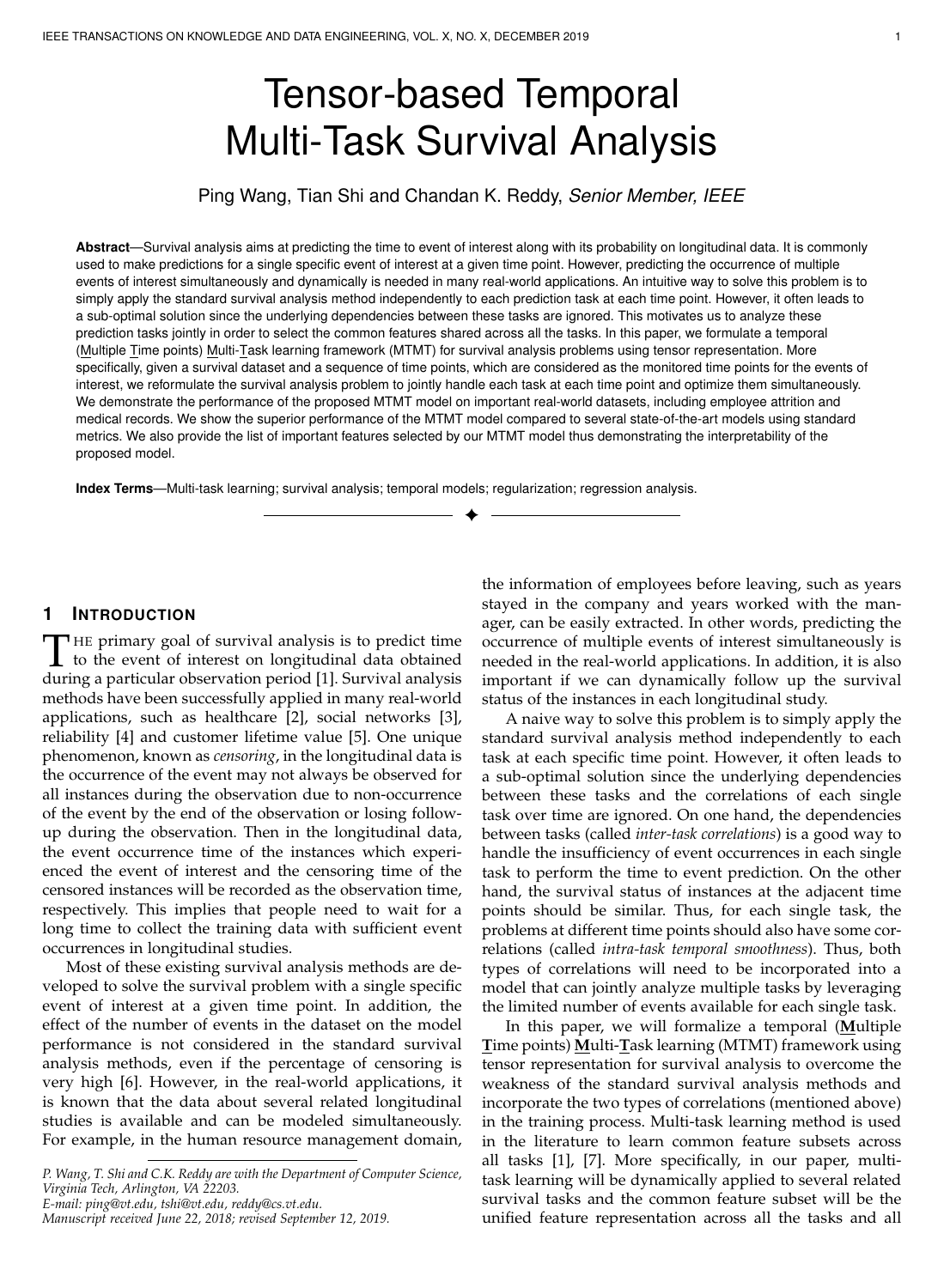IEEE TRANSACTIONS ON KNOWLEDGE AND DATA ENGINEERING, VOL. X, NO. X, DECEMBER 2019 2



Fig. 1: An illustration of various components in the proposed MTMT framework using Employee Attrition dataset.

time points. Since there are multiple tasks and multiple time points in our problem, a 3-way tensor will also be introduced in this paper for effective representation. Therefore, we extend the standard  $z_{2,1}$  norm which is usually used on a matrix to the  $\epsilon_{F,1}$  norm (which is appropriate for the tensor representation) to incorporate the inter-task correlations in the proposed MTMT model. Another contribution of the MTMT algorithm is that it performs the multi-task learning dynamically. In this case, the survival status of the instances about multiple events of interest can be monitored over time and then the survival function for the problem in each task can also be obtained. If the standard multi-task learning formulation is used, it will not be able to handle the censored data in survival problems. For solving the survival analysis problems, we will formulate a multi-way indicator tensor which can incorporate the censored instances depending on their survival status over time for each task. In this case, at each time point, one given instance will be involved in the training process as long as it is not censored in at least one task. Figure 1 illustrates the main components of the proposed MTMT method on the Employee Attrition dataset in more detail.

In MTMT, we incorporate both the censoring constraint and two types of correlations by applying regularizations in the loss function of multi-task learning formulation and the Alternating Direction Methods of Multipliers (ADMM) algorithm [8]. In addition, the proximal gradient decent algorithm [9] with backtracking linear search is extended to optimize the  $F_{f,1}$  regularized problems. The proposed MTMT method will be evaluated on both the employee attrition dataset provided by IBM Watson Analytics and the Medical Information Mart for Intensive Care III (MIMIC III) dataset [10], [11] and compared with the state-of-the-art survival analysis and multi-task learning methods.

The main contributions of this work are summarized as follows:

Propose a multiple time points multi-task learning (MTMT) model for survival analysis which has the ability to analyze several survival problems jointly and dynamically predict the survival probability at each time point.

Develop an ADMM based algorithm to optimize the proposed MTMT problem.

Evaluate the performance of the proposed temporal multitask learning method using multiple real-world datasets and compare with several state-of-the-art methods.

The rest of this paper is organized as follows: In Section 2, the background and related work about survival analysis and multi-task learning is briefly reviewed. Section 3 introduces the details about the proposed temporal multi-task learning algorithm along with the optimization method used to solve the model. The prediction performance of the proposed MTMT algorithm is evaluated using the real-world datasets in Section 4. Finally, Section 5 concludes the discussion of our work.

# **2 RELATED WORK**

In this section, we discuss the related works on survival analysis, multi-task learning and temporal modeling. We will also distinguish our contribution in this paper from other existing algorithms in the literature.

## **2.1 Survival Analysis**

Survival analysis is a branch of statistics which aims to handle censored data and then predict the time to the event of interest [12]. Typically, survival analysis methods can be grouped into three categories: non-parametric methods, Cox-based methods and parametric methods.

Kaplan-Meier (KM) method [13] is the most commonly used non-parametric survival analysis method due to its reasonable ability to estimate the survival function, which is one of the most important functions in survival problems. Generally, the KM method estimates the survival probability at a given time point during the observation period as the product of the survival rate at this time point and the same estimate at the previous time.

The Cox proportional hazards model [14] is well studied in both statistics and data mining fields due to its flexibility in choosing the baseline hazard function and its ability to provide a more consistent estimation. Cox model is built on a proportional hazard assumption and it estimates the parameters using the partial likelihood function. In order to adapt Cox model to the survival problem with highdimensional features, the regularized Cox models [15], [16], [17] are proposed to perform the feature selection and identify the most significant features to the outcome variable.

Different from the non-parametric and Cox-based methods, parametric methods assume that the survival time (or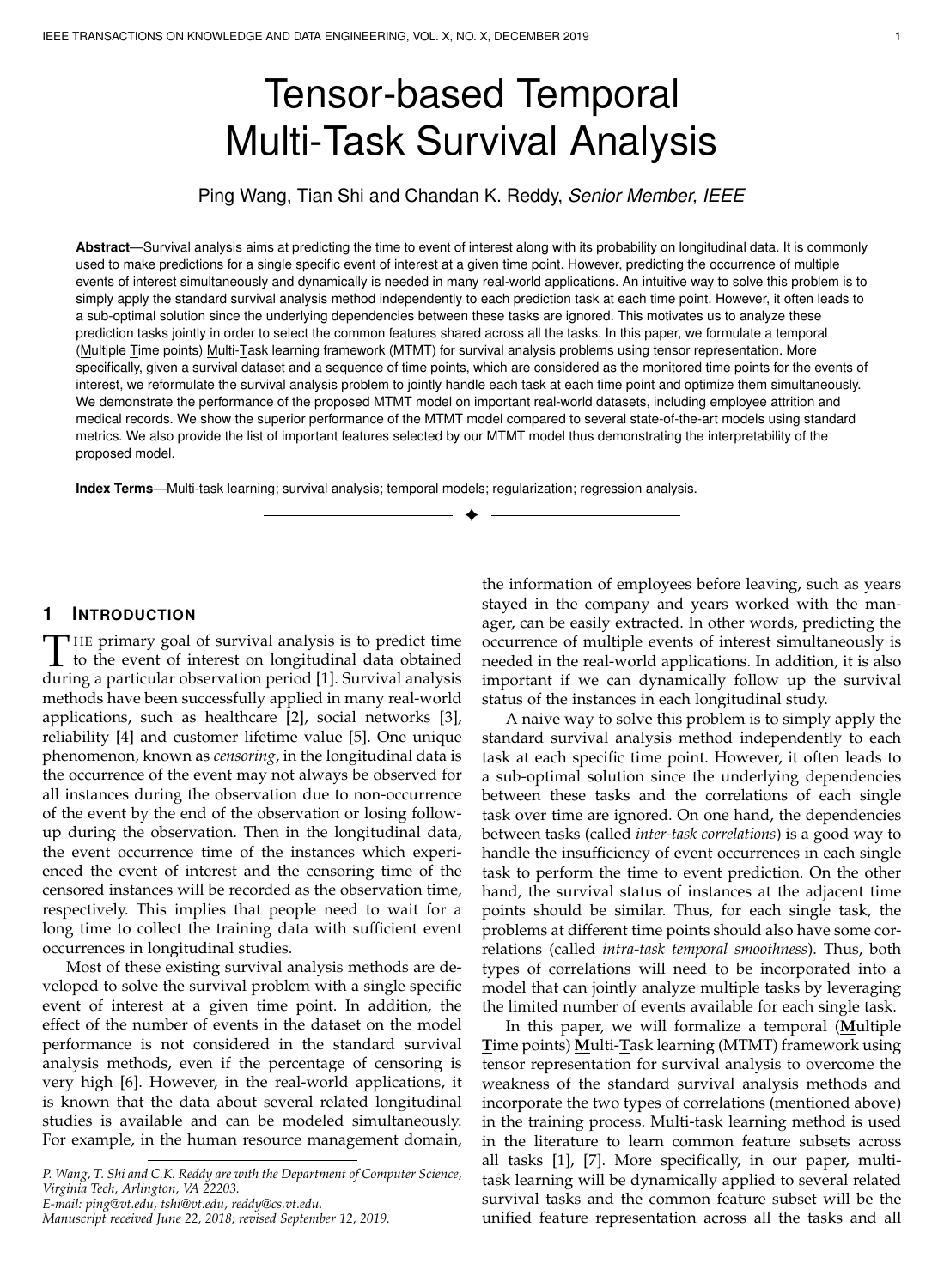its logarithm) of all instances follow a certain theoretical distribution [18]. The commonly used distributions include exponential, weibull, logistic, log-logistic and log-normal distribution. The accelerated failure time (AFT) model [19] is one of the widely used parametric methods since it assumes that the logarithm of the survival times follows one theoretical distribution. In addition, several linear models, including the Buckley-James (BJ) [20] and Tobit regression [21] are proposed based on the standard linear regression to handle the survival analysis problems.

In order to further tackle the non-linear relationships between covariates and survival time, other researchers have proposed deep survival analysis methods [22], [23], [24], [25]. DeepSurv is proposed as a treatment recommender system that combines the power of both Cox proportional hazards model and deep neural networks and modelling the interactions between covariates and the effect of treatment [22]. The hierarchical generative deep survival analysis approach in [23] is proposed to handle the sparsity and heterogeneity in EHR data using a sequence of multilayer probability models. It is worth to note that all the survival analysis methods mentioned above are suitable for the problems with only one event of interest or at a single time point. Moreover, the number of event occurrences will affect the performance of the standard survival analysis methods, especially when the number of events is insufficient at the early stage of the observation period. An alternative way to compensate for this insufficiency is to make effective use of the event information that is available in other survival problems about a related event of interest. The goal of this paper is to solve the survival analysis problem with multiple events of interest jointly and improve the prediction performance of each single problem. For the survival problem with more than one event of interest, an intuitive way is to simply apply the standard survival algorithm independently on each of the events of interest. However, the correlations between these multiple tasks will be ignored. In this paper, we dynamically consider the survival problem with multiple correlated events of interest by using the multi-task learning method.

#### **2.2 Multi-task Learning**

Multi-task learning (MTL) method aims at improving the prediction performance of each task by analyzing multiple tasks jointly and learning shared features across all tasks. Compared to the methods which learn each task independently, it has been shown both theoretically [26], [27] and empirically [1], [7], [28], [29] that multi-task learning simultaneously improves the performance of each task. Multitask learning has been widely used in many real-world applications, including biomedical informatics [1], [7] and computer vision [28], [29]. However, there is not much work on multi-task learning in the field of survival analysis. The authors in [1] developed a linear regression based multi-task learning formulation (MTLSA) to predict the survival status at each time point. In their method, the survival problem at each time point is considered as one single task and the  $i_{2;1}$ norm penalty is applied in order to learn a shared feature subset across different tasks. However, only one event of interest is considered in MTLSA and each of the multiple tasks is formulated at each time point, which cannot solve

the problems with multiple events of interest as described in our paper. In addition, deep multi-task Gaussian processes are applied in a non-parametric Bayesian model to solve survival problems with competing risks [24]. A neural multi-task logistic regression model is proposed in [25] to offset the linearity problem in traditional survival models. These multi-task learning based methods are able to analyze different survival analysis problems jointly, however, they do not consider the correlations between the problems at different time points.

In our work, we develop a new multi-task learning method to jointly analyze several related survival analysis problems and dynamically perform such multi-task learning to monitor the survival status of instances in each individual task. In other words, our proposed method provides the ability to generate the survival function for each event of interest by predicting the survival probability for each instance over time. To optimize the proposed MTMT method, several types of constraints, including censoring, inter-task correlations and intra-task temporal smoothness, are considered in the objective function to incorporate the unique properties of our survival problem. To the best of our knowledge, this paper is the first work about dynamically applying the multi-task learning in the field of survival analysis and also the first work to solve the survival analysis problem using tensor representation.

## **3 PROPOSED MODEL**

In this section, we will first describe the problem formulation in the form of a joint multi-task learning and survival analysis framework by considering multi-task problems dynamically. Then, an ADMM based optimization algorithm will be proposed to solve the joint optimization problem. The convergence and complexity analysis of the proposed algorithm will also be discussed at the end of this section.

#### **3.1 The MTMT Framework**

Survival analysis methods are well known for their ability to handle the censored instances in the data in order to predict the time to event of interest. Generally, the standard survival analysis algorithm is proposed to estimate the time to a single event of interest. More specifically, it solves the single task (single event of interest) problem (eg. task  $k$ ), in which the instance  $i$  in survival data is recorded by a triplet  $(X_i^k; T_i^k; Y_i^k)$  [1], where  $X_i^k$  2 R<sup>1  $|P|$ </sup> is a vector which represents the feature vector;  $Y_i^k$  is a binary variable which indicates the event status, i.e.,  $Y_i^k = 1$  if an event is observed on instance *i* and the corresponding time  $(O_i^k)$  for the event is recorded as  $T_j^k$ , and  $Y_j^k = 0$  if instance *i* is censored during the observation time period and then its censored time  $(C_i^k)$  will be recorded as  $T_i^k$  [1]. In other words, for each instance in survival data, only the survival time or the censored time can be observed during the observation time period, i.e.,

$$
T_i^k = \begin{cases} O_i^k & \text{if } Y_i^k = 1 \\ C_i^k & \text{if } Y_i^k = 0 \end{cases}
$$
 (1)

It should be noted that the event time  $O_i^k$  for the censored instance is a latent value since there is no information about the event status after the censored time  $C_i^k$ . One of the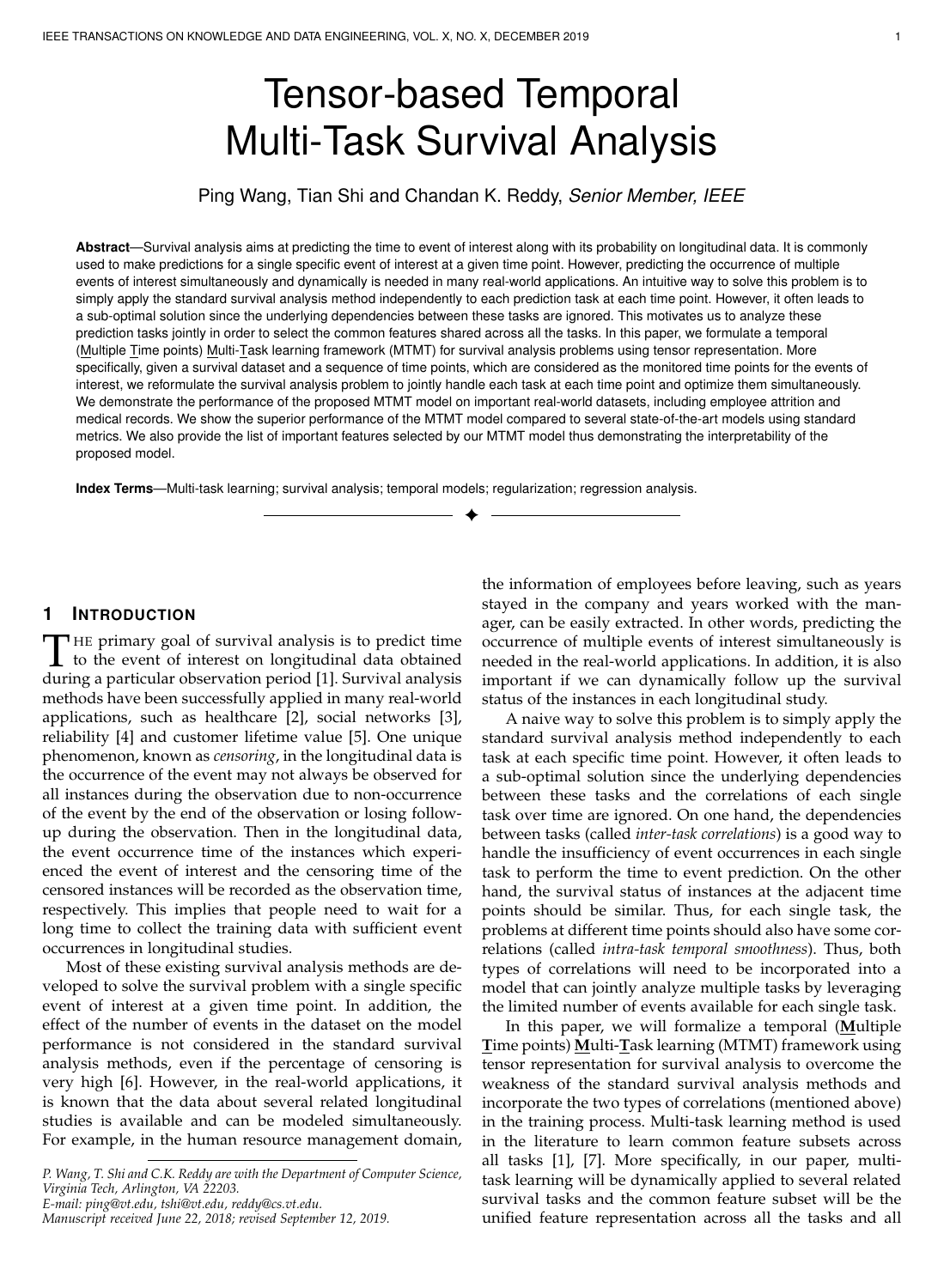main goals of survival analysis is to measure the survival probability at each time point and estimate the time to the event of interest for each instance.

However, there are certain disadvantages for the standard survival analysis methods. A sufficient number of event occurrences in the training data must be collected by waiting for a long period of time, otherwise having a fewer event occurrences may affect the prediction performance of the survival analysis algorithm, especially in the early stage of the observation [30]. It will be challenging but beneficial for the prediction of each single problem if we can make the best use of the event information in multiple correlated regular survival analysis problems and analyze these individual survival analysis problems in a joint manner. More specifically, the event information in other correlated tasks can be used to compensate for the insufficiency of the event occurrence in a single task and improve the prediction performance. On the other hand, due to the new occurrence of censoring or events on some instances, the values of the event label for these instances will be updated at the corresponding event time or censored time. It will be vital to monitor the survival status of each instance dynamically, which cannot be solved by the existing survival analysis algorithms. These disadvantages motivate the need for developing an algorithm which can analyze multi-task survival analysis problems dynamically.

In this paper, the temporal multi-task learning framework is proposed to estimate the survival probabilities of the instances in  $K$  tasks over  $J$  time points. Specifically, each event of interest is considered as a single task, and we simultaneously analyze all the tasks by considering both the inter-task correlations and the intra-task time smoothness. Figure 1 shows various components used in the proposed MTMT framework. In the input data, the data record for instance  $i$  ( $i = 1$ ;  $N_k$ ) in task  $k$  ( $k = 1$ ;  $\forall$  K) at each time point  $t_j$   $(j = 1; j \neq j)$  can be obtained as a triplet  $\left(\mathbf{X}_{i:k},\mathbf{T}_{ijk},\mathbf{Y}_{ijk}\right)$  using the following three procedures:

- 1)  $X_{i:k}$  2 R<sup>1</sup> <sup>P</sup> represents the feature vector for instance *i* in task k. Due to the difficulty and limitation to collect the feature values over time, the static feature values are commonly used in the survival analysis literature.
- 2)  $Y_{ijk}$  is the binary variable indicating the survival status of instance *i* at time point  $t_i$  in task  $k$ . It is obtained as follows:

$$
\mathbf{Y}_{ijk} = \begin{cases} 0 & \text{if } Y_i^k = 1 \text{ and } t_j \quad O_i^k \\ 1 & \text{Otherwise} \end{cases}
$$
 (2)

where  $Y_{ijk} = 1$  indicates that there is no event observed for instance *i* at  $t_j$  in task *k* and  $Y_{ijk} = 0$  indicates that instance *i* did not survive after  $t_i$  in task  $k$ . Eq. (2) indicates that, for an instance having an event during the observation time in task  $k$ , it will survive until the event time  $O_i^k$ , which is the event time of this instance in the task. After the event time  $O_i^k$ , it will be labeled as 0 in the data collected at each time point which is the unique property of the non-recurrent event survival analysis problem. The instances without an event occurrence during the observation time will be labeled as 1 over all time points. It should be noted that these instances have definitely survived at each time point until the censored

time, however, the survival status after the censoring time is unknown even if we label it as 1. These unknown records will be carefully handled by an indicator formulation (to be introduced in Subsection 3:2:1).

3)  $\mathbf{T}_{ijk}$  is obtained according to the value of  $Y_i$  as follows:

$$
\sum_{k=0}^{K} O_i^k \quad \text{if } \mathbf{Y}_{ijk} = 0
$$
  
\n
$$
\mathbf{T}_{ijk} = \min\left(t_j; C_i^k\right) \quad \text{if } \mathbf{Y}_{ijk} = 1 \text{ and } Y_i^k = 0 \quad (3)
$$
  
\n
$$
\min\left(t_j; O_i^k\right) \quad \text{if } \mathbf{Y}_{ijk} = 1 \text{ and } Y_i^k = 1
$$

It should be noted that each instance is not required to be observed for all tasks. If instance  $i$  is not observed in task *k*, then all values in the triplet  $(X_{i:k}, T_{ijk}, Y_{ijk})$  at each time point  $t_i$  will be set to 0. This representation leads to equal number of instances in each of the tasks. Based on the data transformation procedures, the entire data for task  $k$  at all the time points can be represented as (**X**::k; **T**::k; **Y**::k), where  $\mathbf{X}_{::k}$  2 R<sup>N<sub>k</sub> P</sup>,  $\mathbf{T}_{::k}$  2 R<sup>N<sub>k</sub> J</sup> and  $\mathbf{Y}_{::k}$  2 R<sup>N<sub>k</sub> J</sup> represent matrices of the features, survival status and event time, respectively. Following the three procedures, the survival problem in each task can be transformed into a sequence of similar problems ordered by time. Our goal is to analyze the  $J$  K problems jointly in order to completely utilize the event information available in each task, the intertask correlations and the intra-task temporal smoothness. It can be observed that this proposed temporal (multi-time points) multi-task problem (MTMT) can be considered as a generalized framework for solving the survival analysis problems. Other existing problems in the literature can be considered as the special cases of MTMT as described below:

- 1) The standard survival analysis problem is a special case of MTMT with single task at single time point (STST), in which  $J = 1$  and  $K = 1$ .
- 2) The MTLSA method proposed in [1] can be considered as a special case of MTMT with single task at multi-time points (MTST), in which  $K = 1$ .
- 3) Besides STST and MTST problems, MTMT can also incorporate the method in [31] as a multiple tasks at a single time point (STMT), in which  $J = 1$ .

All the three problems can be derived from our generalized MTMT framework. Therefore, it is important to find a way to solve the MTMT algorithm efficiently. A commonly used approach to solve the formulated temporal multi-task learning problems is to optimize  $J$  K linear regression problems as follows:

$$
\min_{\mathbf{B}} \frac{\mathcal{X} \times \mathcal{X}}{j=1} \frac{1}{2} j \mathbf{Y}_{:j,k} \quad \mathbf{X}_{::k} \mathbf{B}_{:j,k} j_2^2 + R(\mathbf{B}) \tag{4}
$$

where  $\mathbf{X}_{::k}$  2 R<sup>N<sub>k</sub> P</sup> is the feature matrix of the  $k^{th}$  task, and  $\mathbf{Y}_{:jk}$  2 R<sup>N<sub>k</sub> 1</sup> and  $\mathbf{B}_{:jk}$  2 R<sup>P</sup><sup>1</sup> represent the response vector and the estimated coefficient vector in the  $k<sup>th</sup>$  task at time point  $t_i$ , respectively. It should be noted that the estimated coefficients across all the tasks and all the time points can also be represented as a 3-way tensor **B**  $2 \mathbb{R}^{P}$  J K since we assume that the features in different tasks are homogeneous in this work. The term  $R(\bf{B})$  in Eq. (4) denotes the regularization which is used to avoid the over-fitting of the model and to incorporate other constraints for the parameters.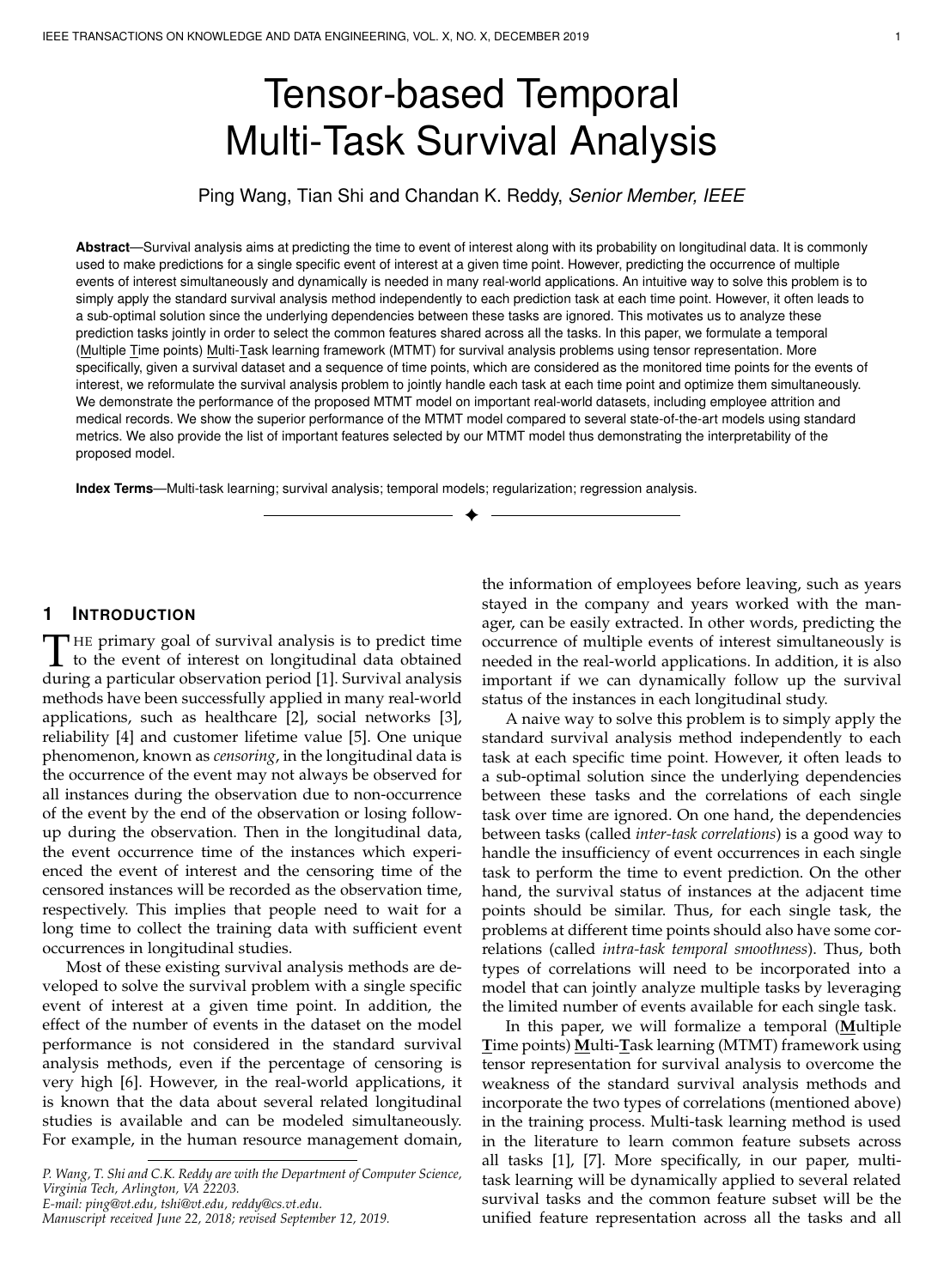#### **3.2 Constraints and Regularization Function**

There are mainly two challenges in the proposed MTMT algorithm. (i) As defined in Eq. (2), we only know that the censored instances survive until the censoring time, while the survival status after the censoring time is not available. Either treating them as survival or non-survival may introduce some bias into the model. (ii) *The goal of the MTMT algorithm is to incorporate the inter-task correlations and intratask temporal smoothness into the algorithm in order to estimate the survival probabilities over time* and increase the prediction performance of each single task. It is critically important to find a reasonable way to incorporate both properties into the algorithm. In this subsection, we will discuss and determine suitable regularization terms to incorporate these characteristics into the proposed model.

#### *3.2.1 Censoring*

Censoring is one of the main characteristics of survival data, i.e., the components for the censored instances in the survival status vector  $Y_{ijk}$  for task k at time point  $t_j$  is latent since we do not know the exact time until which the instances survive beyond the censoring time [2]. The censoring problem in the temporal multi-task learning algorithm is more complex due to the dynamically changing behavior of the survival status in each task. More specifically, the censoring time or event time, for one instance, in different tasks may be different, which also leads to the difference in survival status at different time points in different tasks. Thus it is important to handle this censored information in order to jointly utilize the data in each task and improve the prediction in each single task. We formulate a 3-way indicator tensor to handle these censored instances in the training process.

For the task  $k$  at time point  $t_j$ , each component indicator  $S_{ijk}$  defined in Eq. (5) is used to indicate the extent of contribution of the survival information about instance  *in* the model.

$$
\mathbf{S}_{ijk} = \begin{cases} 0 & \text{if } \mathbf{Y}_{ijk} = 1 \text{ and } t_j > C_i^k \\ 1 & \text{Otherwise} \end{cases} \tag{5}
$$

Then the objective function in Eq. (4) can be updated to handle the censoring information as:

$$
\min_{\mathbf{B}} \frac{\times \times 1}{j=1 \ k=1} \frac{1}{2} j/\mathbf{S}_{:j,k} \quad (\mathbf{Y}_{:j,k} \quad \mathbf{X}_{:k} \mathbf{B}_{:j,k}) j/2^2 + R(\mathbf{B}) \quad (6)
$$

where the symbol which represents the component-wise multiplication of two vectors is defined as  $a \quad b = \int a_i b_i$ . By applying the indicator tensor **S**, one instance will contribute to the training process only if it is not censored in at least one of the tasks, no matter if it is survived or not in these tasks.

#### *3.2.2 Overfitting*

In order to avoid the overfitting of the problem, a  $\epsilon$ regularization [32] on the coefficient tensor **B** defined in Eq. (7) will be used.

$$
jjB/j2F = \sum_{k=1}^{K} j/\bmb{B}_{::k}/j2F
$$
 (7)

#### *3.2.3 Inter-task correlations*

One of the goals of multi-task learning is to compensate for the insufficiency of the event occurrences in each task and to learn shared features among all the tasks by jointly learning the models. In other words, multi-task learning aims at identifying the most important and common features that contribute to the survival of the instances across all the tasks. The  $z_{2:1}$  norm on a matrix is commonly used to learn the shared features since it tends to result in similar sparsity patterns for the parameters in all tasks [1]. Here, we extend the  $z_{2;1}$  norm on the matrix to the  $r_{F;1}$  norm, defined in Eq. (8), on the tensor **B**, which will lead to shared features across all tasks at all time points.

$$
jj\mathbf{B}jj_{F,1} = \frac{\mathcal{X} \quad \mathbf{Q}}{jj\mathbf{B}_{p:\cdot}jj_F^2}
$$
(8)

where  $j/\mathbf{B}_{p}$ : $j/\frac{p}{F} = \left[\begin{array}{cc} K & 0 \ K & 0 \ K-1 & j=1 \end{array}\right]$   $\mathbf{B}_{pjk}^2$ .

## *3.2.4 Intra-task temporal smoothness*

One of the main objectives of the MTMT algorithm is to dynamically perform the multi-task learning since the survival status of each instance in each task keeps changing over time. By dynamically learning the multi-task problem, we can monitor the survival status for each instance over time, incorporate the updated survival status in the training process and track the most significant features across all the tasks. According to the definition of the indicator tensor **S** in Eq. (5), there exits a high temporal dependency between the problems at different time points. In this paper, an intra-task temporal smoothness regularization term defined in Eq. (9) is introduced to reduce the parameter deviations estimated at adjacent time points [7].

jj**B**jjts = XK k=1 JX1 j=1 k**B**:(j+1)<sup>k</sup> **B**:jkk 2 2 (9)

It should be noted that similar to fused lasso [33], Eq. (7) and Eq. (9) are designed to prevent overfitting and encourage intra-task temporal smoothness, respectively. However, fused lasso introduces sparsity to parameters and differences of parameters for adjacent time points, which is not required in our problem. Therefore, we only consider regularizers with Euclidean norm to decay weights (i.e., model parameters) and parameter differences, instead of introducing sparsity.

After incorporating all the constraints into Eq. (4), we can solve the proposed temporal multi-task learning framework by minimizing the following objective function:

$$
\min_{\mathbf{B}} \frac{\mathsf{X} \times \mathsf{Y}}{k=1} \frac{1}{2} k \mathbf{S}_{:j,k} \quad (\mathbf{Y}_{:j,k} \quad \mathbf{X}_{:k} \mathbf{B}_{:j,k}) k_2^2 + \frac{1}{2} k \mathbf{B} k_F^2 + j \mathbf{B} j j_{F;1} + \frac{1}{2} j \mathbf{B} j j_{\text{ts}} \tag{10}
$$

where , and are the positive parameters controlling the importance of the overfitting term, inter-task correlation terms and intra-task time smoothness term, respectively.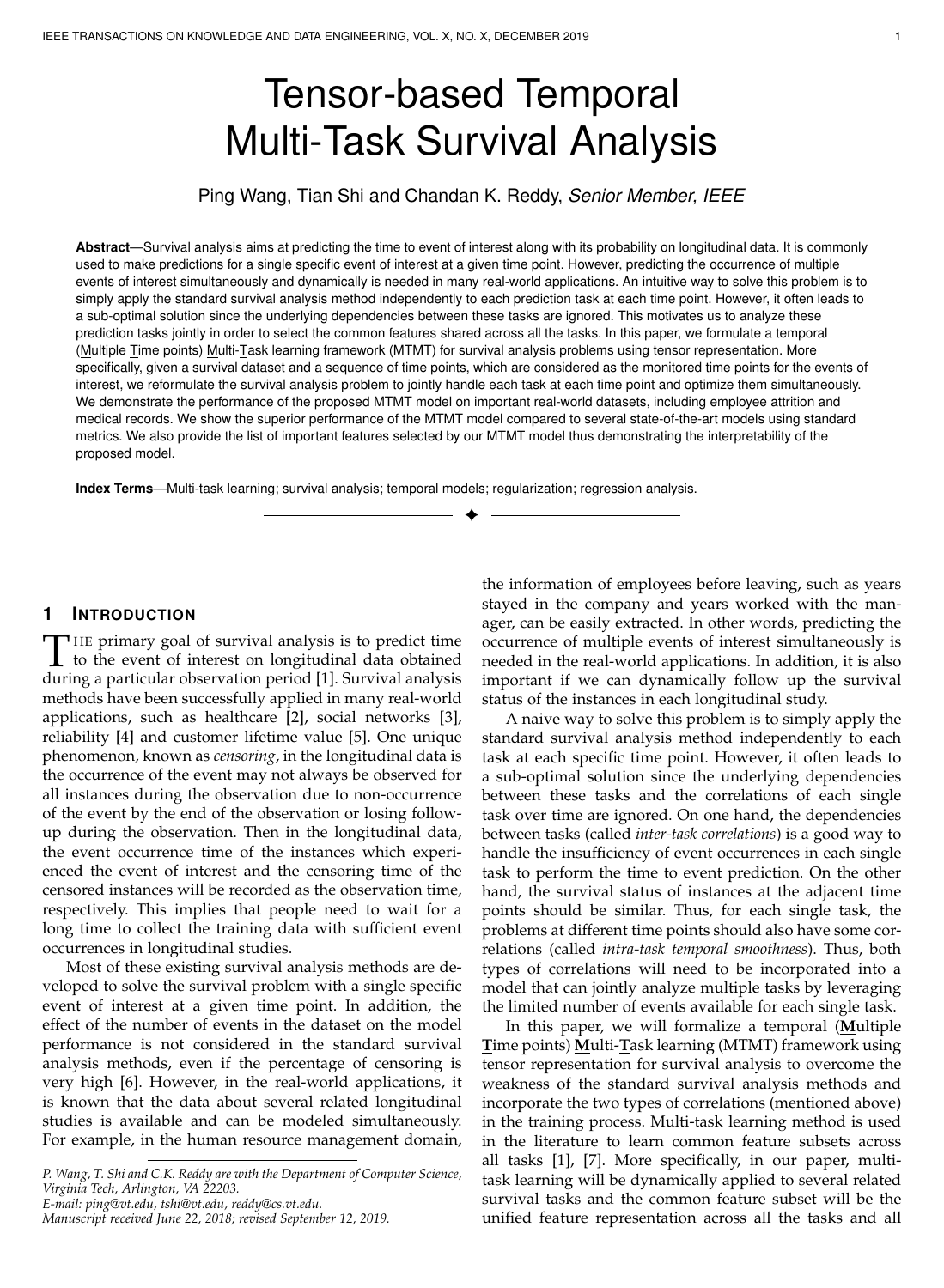#### **3.3 Optimization**

The optimization problem in Eq. (10) incorporates four unique constraints into our problem. In this section, we apply the alternating direction method of multipliers (ADMM) method [8] and the proximal methods to optimize it since the solution to this problem is not trivial. First, we introduce a sequence of new constraints  $M_{:jk} = X_{:ik}B_{:jk}$  for  $(k = 1;$   $; K; j = 1;$   $; J)$  and update the problem in Eq. (10) as follows:

$$
\begin{aligned}\n&\times \times \quad \frac{1}{2} k \mathbf{S}_{:jk} \quad (\mathbf{Y}_{:jk} \quad \mathbf{M}_{:jk}) k_2^2 \\
&\mapsto \quad \frac{1}{2} k \mathbf{B} k_F^2 + j j \mathbf{B} j j_{F;1} + \frac{1}{2} j j \mathbf{B} j j_{ts} \\
&\text{s.t. } \mathbf{M}_{:jk} = \mathbf{X}_{:k} \mathbf{B}_{:jk} k_i \quad (k = 1; \quad ; K; j = 1; \quad ; J)\n\end{aligned}
$$
\n(11)

By combining the linear and quadratic terms in the augmented Lagrangian and scaling the dual variable, the objective function can be written as:

$$
\begin{array}{ll}\n\mathbf{M} & \mathbf{X} & \mathbf{X} \\
\mathbf{m} & \mathbf{B} & \mathbf{B} \\
\mathbf{B} & k=1 \, j=1 \\
& \mathbf{X} & \mathbf{X} \\
& + & \mathbf{B} \\
& k=1 \, j=1\n\end{array}\n\quad\n\begin{array}{ll}\n\mathbf{M} & \mathbf{M} \\
\mathbf{M} & \mathbf{M} \\
\mathbf{M} & \mathbf{M} \\
\mathbf{M} & \mathbf{M} \\
\mathbf{M} & \mathbf{M} \\
\mathbf{M} & \mathbf{M} \\
\mathbf{M} & \mathbf{M} \\
\mathbf{M} & \mathbf{M} \\
\mathbf{M} & \mathbf{M} \\
\mathbf{M} & \mathbf{M} \\
\mathbf{M} & \mathbf{M} \\
\mathbf{M} & \mathbf{M} \\
\mathbf{M} & \mathbf{M} \\
\mathbf{M} & \mathbf{M} \\
\mathbf{M} & \mathbf{M} \\
\mathbf{M} & \mathbf{M} \\
\mathbf{M} & \mathbf{M} \\
\mathbf{M} & \mathbf{M} \\
\mathbf{M} & \mathbf{M} \\
\mathbf{M} & \mathbf{M} \\
\mathbf{M} & \mathbf{M} \\
\mathbf{M} & \mathbf{M} \\
\mathbf{M} & \mathbf{M} \\
\mathbf{M} & \mathbf{M} \\
\mathbf{M} & \mathbf{M} \\
\mathbf{M} & \mathbf{M} \\
\mathbf{M} & \mathbf{M} \\
\mathbf{M} & \mathbf{M} \\
\mathbf{M} & \mathbf{M} \\
\mathbf{M} & \mathbf{M} \\
\mathbf{M} & \mathbf{M} \\
\mathbf{M} & \mathbf{M} \\
\mathbf{M} & \mathbf{M} \\
\mathbf{M} & \mathbf{M} \\
\mathbf{M} & \mathbf{M} \\
\mathbf{M} & \mathbf{M} \\
\mathbf{M} & \mathbf{M} \\
\mathbf{M} & \mathbf{M} \\
\mathbf{M} & \mathbf{M} \\
\mathbf{M} & \mathbf{M} \\
\mathbf{M} & \mathbf{M} \\
\mathbf{M} & \mathbf{M} \\
\mathbf{M} & \mathbf{M} \\
\mathbf{M} & \mathbf{M} \\
\mathbf{M} & \mathbf{M} \\
\mathbf{M} & \mathbf{M
$$

where **u** is the scaled variable tensor and  $\geq 0$  is the penalty parameter. Then we can have the scaled form of ADMM as follows:

$$
\mathbf{M}^{n+1} := \underset{\mathbf{M}}{\text{arg min}} \sum_{k=1}^{K} \frac{1}{2} k \mathbf{S}_{jk} \quad (\mathbf{Y}_{:jk} \quad \mathbf{M}_{:jk}) k_2^2
$$
\n
$$
+ \frac{1}{2} k \mathbf{M}_{:jk} \quad \mathbf{X}_{::k} \mathbf{B}_{:jk}^n + \mathbf{u}_{:jk}^n k_2^2
$$
\n
$$
\mathbf{B}^{n+1} := \underset{\mathbf{B}}{\text{arg min}} \sum_{k=1}^{K} \frac{1}{2} k \mathbf{M}_{:jk}^{n+1} \quad \mathbf{X}_{::k} \mathbf{B}_{:jk} + \mathbf{u}_{:jk}^n k_2^2
$$
\n
$$
+ \frac{1}{2} k \mathbf{B}_{:jk} k_2^2 + \frac{1}{2} (1 \quad (j = J)) j \mathbf{B}_{:j+1} k \quad \mathbf{B}_{:jk} j_2^2
$$
\n
$$
+ j \mathbf{B}_{:j} j_{F;1}
$$
\n(13)

$$
\mathbf{u}_{::k}^{n+1} := \mathbf{u}_{::k}^{n} + \mathbf{M}_{::k}^{n+1} \qquad \mathbf{X}_{::k} \mathbf{B}_{::k}^{n+1}
$$
 (14)

Thus, next we need to optimize the two problems given in Eq. (13) and Eq. (14) in order to solve the problem in Eq. (11). Here, the symbol  $n$  in the superscript represent the number of iterations.

**Step 1: Update**  $M^{n+1}$  **given**  $B^n$  **and**  $u^n$  **(solve Eq. (13)).** 

The first order and second order derivative of the problem in Eq. (13) with respect to  $M_{ijk}$  calculated in Eq. (16) and Eq. (17) indicates that the objective function in Eq. (13) is strictly convex.

$$
\frac{\mathscr{L}L}{\mathscr{C}M_{ijk}} = \mathbf{S}_{ijk}(\mathbf{Y}_{ijk} \mathbf{M}_{ijk}) + (\mathbf{M}_{ijk} \mathbf{X}_{i:k} \mathbf{B}_{ijk}^n + \mathbf{u}_{ijk}^n)
$$
\n(16)

$$
\frac{\mathscr{Q}^2 L}{(\mathscr{Q} \mathbf{M}_{ij,k})^2} = \mathbf{S}_{ij,k} + \quad > 0 \tag{17}
$$

**Algorithm 1:** FISTA for  $F_{f,1}$  Constrained Optimization.

Input: Predictor tensor (X);  
\nProximal survival status tensor (M);  
\nScaled variable tensor (u);  
\nOutput: Regression coefficient tensor (B)  
\n1 Initialize: 
$$
B^0
$$
 random real numbers,  $B^{-1} = B^0$ ;  
\n2  $m = 1$ ,  $0 = 1$ ,  $1 = 0$ ,  $0 = 1$ ;  
\n3 repeat  
\n4  $A^m = B^{m-1} + \frac{m-2}{m-1}(B^{m-1} - B^{m-2})$ ;  
\nrepeat  
\n6 Calculate  $B^m = \sum (A^m - \frac{1}{m}g'(A^m))$ ;  
\n7 Calculate  $B^m = B^m$   $A^m$ ;  
\nCalculate  $h(A^m; B^m) =$   
\n $g(A^m) + k_{xj} = \frac{eg(B)}{eB_{j,k}}$   $B_{j,k}^m + \frac{m}{2}jj$   $B^mjj_{F}^2$ ;  
\n9 if  $g(B^m)$   $h(A^m; B^m)$  then  
\n10  $\Big\}$  break ;  
\n11  $\Big\}$  until Conpergence;  
\n14  $\Big\}$   $m = \frac{1 + \frac{1 + 4 - 2}{1 + 4 - 2}}{1 + 4 - 2}$ ;  
\n15  $m = m + 1$ ;  
\n16 until Convergence;  
\n17  $B = B^m$ .

Thus,  $M_{::k}$  can be updated by Eq. (18) in each iteration for each task k.

$$
\mathbf{M}^{n+1}_{::k} = \frac{\mathbf{S}_{::k} - \mathbf{Y}_{::k} + (\mathbf{X}_{::k}\mathbf{B}_{::k}^{n} - \mathbf{u}_{::k}^{n})}{\mathbf{S}_{::k} +}
$$
(18)

**Step 2: Update B<sup>n+1</sup> given M<sup>n+1</sup> and u<sup>n</sup> (solve Eq. (14)).** 

The objective function in Eq. (14) can be separated into two terms, a smooth term and a non-smooth term, as shown in Eq. (19).

$$
L(\mathbf{B}) = g(\mathbf{B}) + k\mathbf{B}k_{F,1}
$$
 (19)

where  $g(\mathbf{B})$  is a smooth convex function defined as:

$$
g(\mathbf{B}) := \sum_{k=1}^{K} \sum_{j=1}^{K} k \mathbf{M}_{:jk} \mathbf{X}_{::k} \mathbf{B}_{:jk} + \mathbf{u}_{:jk} k_2^2 + \frac{1}{2} k \mathbf{B}_{:jk} k_2^2 + \frac{1}{2} (1 \t(j = J)) j \mathbf{B}_{:(j+1)k} \mathbf{B}_{:jk} j_2^2
$$
\n(20)

and the first order derivative of  $q(\mathbf{B})$  can be obtained as:

$$
\frac{\mathscr{G}(\mathbf{B})}{\mathscr{G}\mathbf{B}_{.jk}} := \mathbf{X}_{::k}^T (\mathbf{M}_{.jk} \mathbf{X}_{::k} \mathbf{B}_{.jk} + \mathbf{u}_{.jk}) \n+ \mathbf{B}_{.jk} + (1 \t(j = J)) (\mathbf{B}_{.jk} \mathbf{B}_{.(j+1)k})
$$
\n
$$
+ (1 \t(j = 1)) (\mathbf{B}_{.jk} \mathbf{B}_{.(j-1)k})
$$
\n(21)

Then, the optimization problem for Eq. (14) is equivalent to the following  $F_{f,1}$ -ball constrained smooth convex optimization problem.

$$
\min_{\mathbf{B}\,2Z} \quad g(\mathbf{B})\tag{22}
$$

where  $Z = f\mathbf{B} \supseteq R^P \supseteq K$  *jz*  $k\mathbf{B}k_{F,1}g$  and  $z \supseteq Z_+$  is the radius of the  $\epsilon_{F,1}$ -ball. The minimization problem in Eq. (22)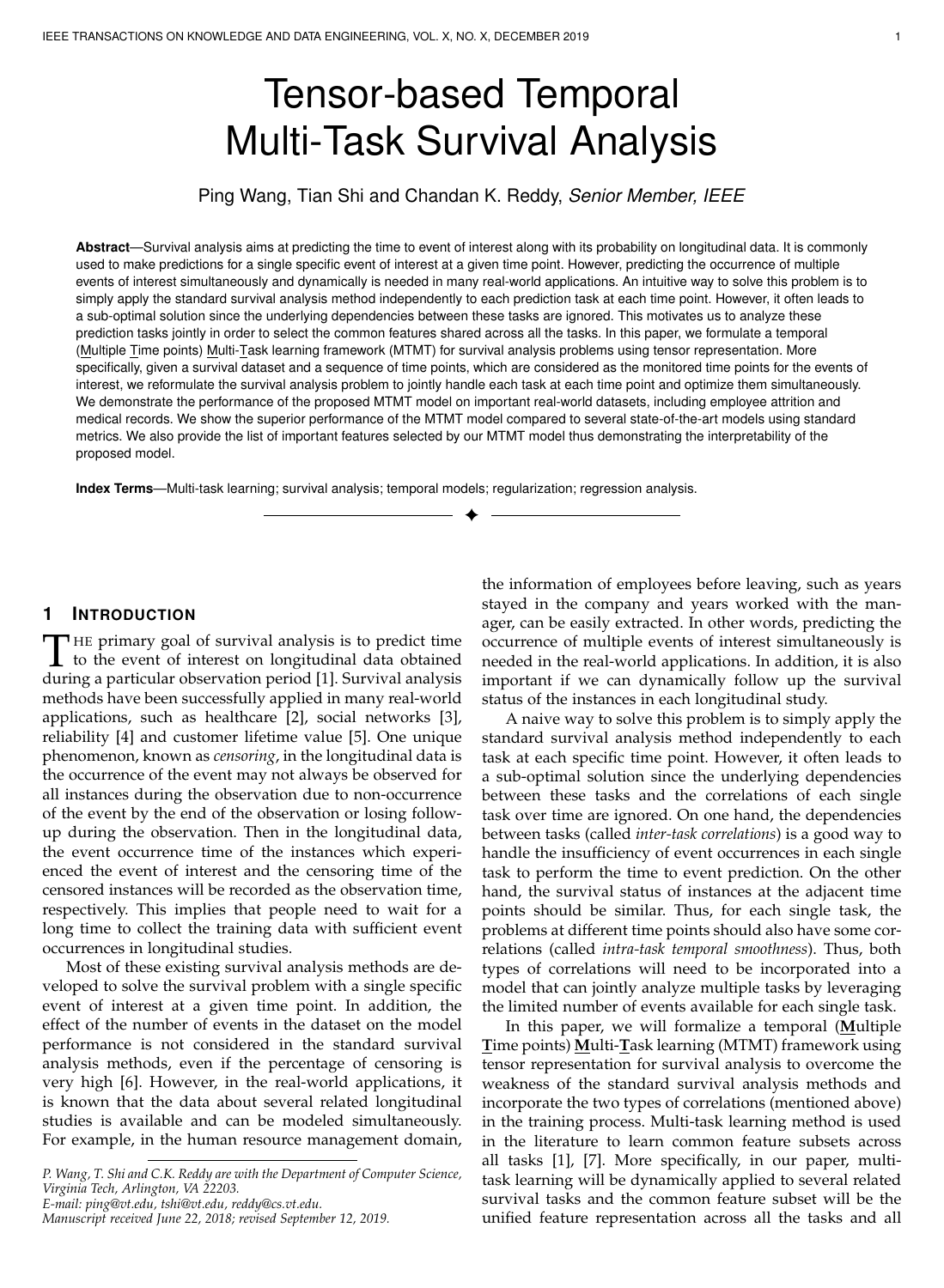can be solved by a proximal gradient decent algorithm with backtracking linear search [9], which is based on the fast iterative shrinkage-thresholding algorithm (FISTA) framework provided in Algorithm 1. Within the iteration  $m$ , we set the initial searching point as  $A^m = B^{m-1} + m(B^{m-1} - B^{m-2}),$ where  $\overline{m}$  is an non-negative parameter. Then, the approximated solution **B**<sup>*m*</sup> can be obtained as:

$$
\mathbf{B}^m = z(f(\mathbf{A}^m)) \tag{23}
$$

where  $f(\mathbf{A}^m) = \mathbf{A}^m \quad \frac{1}{2}$  $g^{\scriptscriptstyle\mathit{0}}(\mathbf{A}^{\scriptscriptstyle\mathit{m}})$  with parameter , and  $g^{\theta}$  denotes the derivative (See line 6 of Algorithm 1). The Euclidean projection operator [34]  $Z$  is defined as:

$$
Z(f(\mathbf{A})) = \underset{\mathbf{B}}{\arg \min j/\mathbf{B}} \quad f(\mathbf{A})j_{F}^{2}
$$
\n
$$
\text{s.t. } k\mathbf{B}k_{F,1} \quad Z \tag{24}
$$

To solve this  $F_{f,1}$  constrained optimization problem, we  $_{10}$ adopt the method introduced in [34], which is originally proposed for  $z_{2,1}$  constrained optimization problem. In this paper, we extend this method to the higher dimension where **B** is a tensor.

**Theorem 1.** *For a given , the primal optimal point B is given by*  $\circ$ 

$$
B_{p::} = \begin{cases} \frac{C}{\int f(A_{p::})f(F)} - f(A_{p::}) > 0; j \int f(A_{p::})f(F) > \\ 0 > 0; j \int f(A_{p::})f(F) > \\ f(A_{p::}) > 0 \end{cases} \tag{25}
$$

*Proof.* To prove this theorem, we first convert **B** to a giant matrix  $\underline{B}$   $2$   $R_+^P$   $\circ$ , where  $Q = JK$ . Each element of  $\underline{B}$  is given by  $\underline{B}_{pq} = \mathbf{B}_{pjk}$ , where  $q = k \quad J + j$ . In the same way, we can create the giant matrices  $M_i \mu$  and  $\Delta$  for **M**; **u** and **A**, respectively. It is easy to prove that the value of  $g(\mathbf{B})$  will remain the same by using the giant matrix representation, and there is a giant matrix  $\frac{\bar{eg}}{\bar{g}B_{:q}}$  corresponding to  $\frac{eg(B)}{\bar{g}B_{:jk}}$ , since they are both vectors. Therefore, the problem can be solved by the following Euclidean projection

$$
\underline{B} = \underset{\underline{B}}{\text{arg min}} \underset{\underline{B}}{\text{min}} \quad (\underline{A} \quad \frac{1}{-\frac{\text{eg}}{\text{eg}}}) j_f^2
$$
\n
$$
\text{s.t. } k \underline{B} k_{2,1} \quad z \tag{26}
$$

where  $k\underline{B}k_{2,1} = \begin{bmatrix} P & P \\ P & 1 \end{bmatrix}$  k $\underline{B}k_2$ . It is obvious that  $k\underline{B}k_{2,1}$  $kBk_{F,1}$ . Finally, comparing Eq. (24) with Eq. (26), we can conclude that Theorem 1 based on the giant matrix representation is equivalent to Theorem 5 in [34]. П

The details of the proposed model is shown in Algorithm 2. In the algorithm, **M** is initialized to be the survival status tensor **Y** and **B** is randomly initialized. Within each iteration, **M** and **u** are updated in line 3-5 and line 7- 9, respectively. **B** is updated in line 6 using Algorithm 1. Algorithm 1 is based on the framework of FISTA algorithm, where the Euclidean projection is conducted in line 6.

#### **3.4 Complexity Analysis**

For the ADMM algorithm, the time complexity in each iteration is determined by updating **M** and **B**. Firstly, it takes  $O(NPJ)$  float point operations to calculate **M** using Eq. (18), where  $N = max_k(N_k)$ . When updating **B**, within each iteration, the time complexity for evaluating the values

**Algorithm 2:** MTMT Algorithm

**Input:** Predictor tensor (**X**); Survival status tensor (**Y**); Indicator tensor (**S**); regularization parameters  $(j \; ; \; ; \; ; \; )$ ; **Output:** Regression coefficient tensor (**B**^);

**1** Initialize  $n = 0$  ;  $\mathbf{M}^0 = \mathbf{Y}$  ;  $\mathbf{u}^0 = \mathbf{0}$ , and randomly initialize **B** 0 ; **<sup>2</sup> repeat**

**3 for**  $k = 1$ ;  $K$  **do**  $4 \mid$  Compute  $M_{::k}^{n+1}$  using Eq. (18); **<sup>5</sup> end <sup>6</sup>** Compute **B** using Algorithm 1; *7*  $|$  **for**  $k = 1$ ;  $K$  **do 8**  $\begin{bmatrix} \end{bmatrix}$  Compute  $\mathbf{u}_{::k}^{n+1} = \mathbf{u}_{::k}^{n} + \mathbf{M}_{::k}^{n+1} \mathbf{X}_{::k} \mathbf{B}_{::k}^{n+1}$ ; **<sup>9</sup> end**  $n = n + 1;$ **<sup>11</sup> until** *Convergence*;  $\mathbf{12} \quad \mathbf{B} = \mathbf{B}^n$ .

of  $g(\mathbf{B})$  and its derivative is  $O(NPJK)$ , and we need to perform  $O(PJK)$  operations on the Euclidean projections, i.e., Eq. (25). Thus, the time complexity for updating **B** is  $O(\sqrt{1-(NPJK + PJK)}) = O(\sqrt{1-NPJK})$ , where is the desired accuracy. Therefore, the overall time complexity is  $O(\neq NPIK)$ . Since our proposed model trains all the tasks in a single run, it is more convincing to evaluate the average time complexity for each task, which is  $O(\neq NPI)$ .

## **4 EXPERIMENTAL RESULTS**

In this section, we first introduce the two real-world datasets, Medical Information Mart for Intensive Care III (MIMIC III) [10], [11] and Employee attrition dataset obtained from IBM Waston Analytics, used for the model evaluation and then conduct various experiments on the datasets. We will compare the performance of the proposed MTMT model with the state-of-the-art baseline methods. In addition, we also analyze the shared features selected by the proposed method and provide the parameter sensitivities.

#### **4.1 Datasets Description**

Two real-world datasets will be used in our paper.

**MIMIC III Dataset:** The Medical Information Mart for Intensive Care III (MIMIC III) dataset used in this paper is a public dataset provided by PhysioNet<sup>1</sup>. It includes de-identified health-related dataset with more than 40,000 ICU patients from the Beth Isreal Deaconess Medical Center between 2001 and 2012. The information available in this dataset includes: demographics, diagnosis, laboratory test results, procedures and medications, etc. In addition, the dataset shows a good temporal resolution, which is a helpful property for researchers to find the latent relationships of various diseases. In the experiments, we analyze the readmission problems for three diseases, including Heart Failure (HF), Hypertensive (HY) and Kidney Failure (KD). A correlated pattern between the three tasks

1. https://mimic.physionet.org/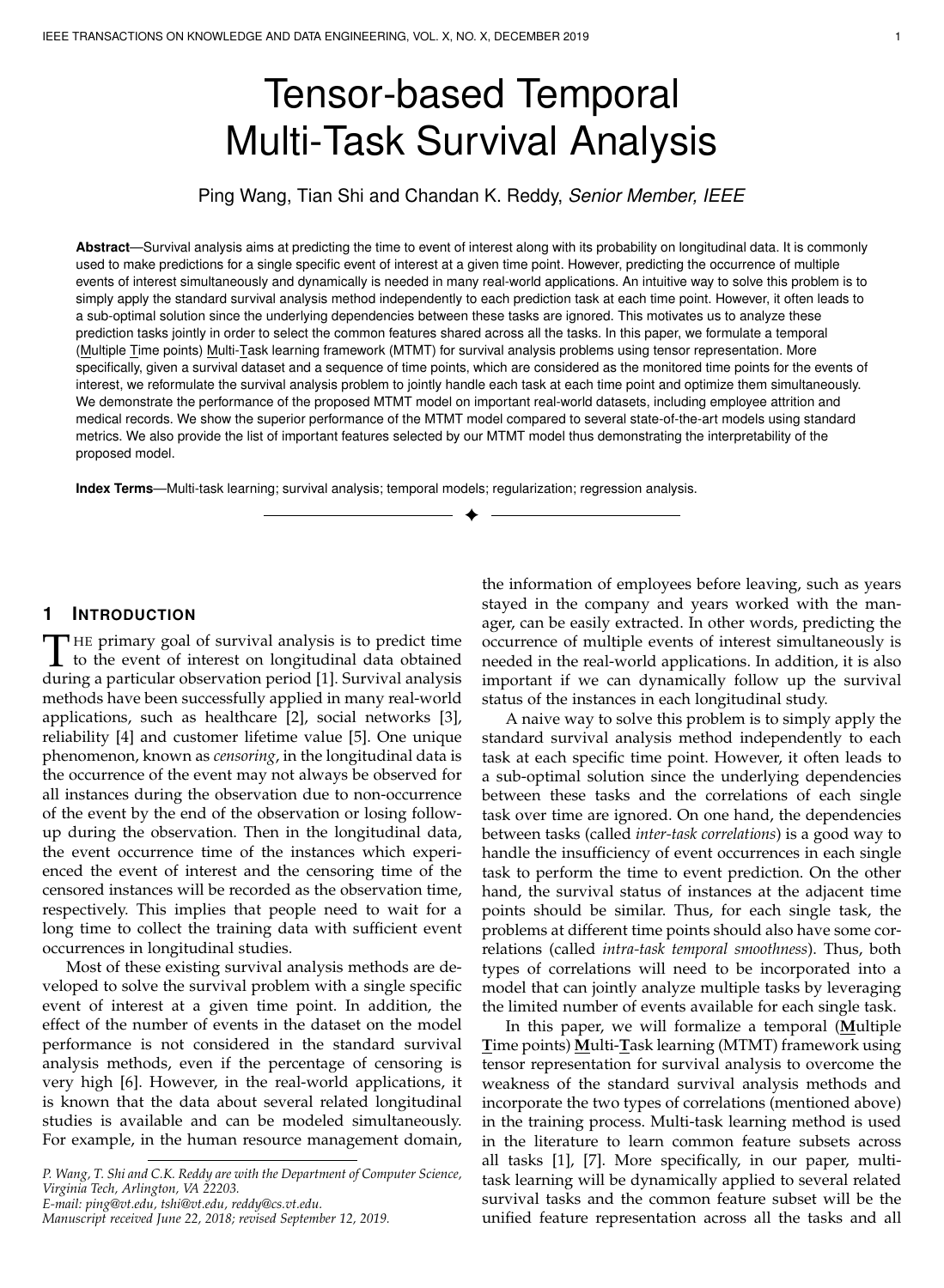

Fig. 2: Distribution of events over time on both datasets.

can be observed in Figure 2(a) through the distribution of patient readmission (shown as the logarithm of the number of patients) over time provided.

**Employee attrition dataset:** The employee attrition dataset provided by IBM Waston Analytics $^2$  is also used to evaluate the performance of the proposed algorithm. The dataset spans 40 years and consists of 1470 employees attrition information. The features provided in the dataset can be categorized into four types: demographical, education related, job related and salary related information. Based on the attrition status and the time information provided, we formulate four related problems and generate four longitudinal datasets. (i) *Years At Company (YAC)*: How many years have the employee stayed at the company before leaving? (ii) *Years With Current Manager (YWCM)*: How many years have the employee worked with the current manager before leaving? (iii) *Years in Current Role (YCR)*: How many years have the employee worked in the current role? (iv) *Years Since Last Promotion (YSLP)*: How many years have the employee stayed in the company since the last promotion? The distribution of employee attrition (shown as the logarithm of the number of employees) over time provided in Figure 2(b) indicates a correlated pattern between the four tasks, especially in the first 15 years.

There are mainly three steps in data preparation for the two survival problems. (i) We extracted features from the original dataset after generating dummy variables for the categorical features and removing the features with zerovariance. (ii) The longitudinal dataset for each survival task was obtained as the triplet  $(X; T; Y)$  by collecting the features, event status and the corresponding event time for all subjects. (iii) The entire dataset of each problem represented by a tensor is obtained by combining the data in individual tasks.

More details about the datasets are provided in Table 1. In the table, "# instances", "# features" and "# censoring" indicate the number of instances, features, and censored instances, respectively. For the Employee Attrition problem, the event of interest in the formulated survival problem is employee attrition. Therefore, the censored instances correspond to the employees who are still working in the company at the observation time, while the uncensoring indicates that the employee has left the company during the observation time period. For the MIMIC III dataset, the

2. https://www.ibm.com/communities/analytics/watsonanalytics-blog/hr-employee-attrition/

| <b>Dataset</b>        |           | # instances | # features | # censored |
|-----------------------|-----------|-------------|------------|------------|
|                       | HF        | 1811        | 118        | 1333       |
| <b>MIMIC</b><br>Ш     | <b>HY</b> | 731         | 118        | 657        |
|                       | KD        | 1209        | 118        | 1143       |
| Employee<br>Attrition | YWCM      | 1207        | 46         | 1055       |
|                       | YCR       | 1226        | 46         | 1062       |
|                       | YAC       | 1426        | 46         | 1205       |
|                       | YSLP      | 889         | 46         | 762        |

TABLE 1: Details of the dataset used in our experiments.

event of interest is the patient readmission and the censored instances are the patients who are not readmitted to the hospital during the observation period. We implemented the proposed MTMT algorithm in Python on the two datasets using 5-fold cross validation. Our codes are publicly available at https://github.com/wangpinggl/MTMT.

#### **4.2 Comparison Methods**

To evaluate the performance of the proposed algorithm, we compare it with the following commonly used survival analysis methods.

**Cox-based methods:** The Cox-based models [14] assume that all the instances share the same baseline hazard function. The Lasso-Cox and the EN-Cox method are developed for the high-dimensional survival problems. DeepSurv [22] is a Cox proportional hazards deep neural network method for modelling the dependencies between covariates and events. In our experiments, Cox model and the regularized Cox models are trained using the *survival* [35] and *fastcox* [36] package in R, respectively. DeepSurv is implemented with Keras<sup>3</sup>. The batch size and epoch are set to be 100 and 30, respectively. The RMSprop optimizer with hyper-parameter  $\bar{ }$  = 0.9,  $\bar{ }$  = 10  $\bar{ }$  and learning rate of  $10^{-5}$  is adopted to train the model parameters. The dimension of the hidden states is set to be 32.

**Parametric survival methods:** The survival time or the logarithm of the survival time is assumed to follow a theoretical distribution in parametric methods. In the experiments, the parametric survival methods learned through *survival* package with Exponential and Weibull distributions are compared with the proposed method.

**Linear methods:** We also compare the proposed method with the standard linear regression optimized using ordinary least square (OLS) method since the multi-task

3. https://github.com/KITMILTU/DeepSurv-Keras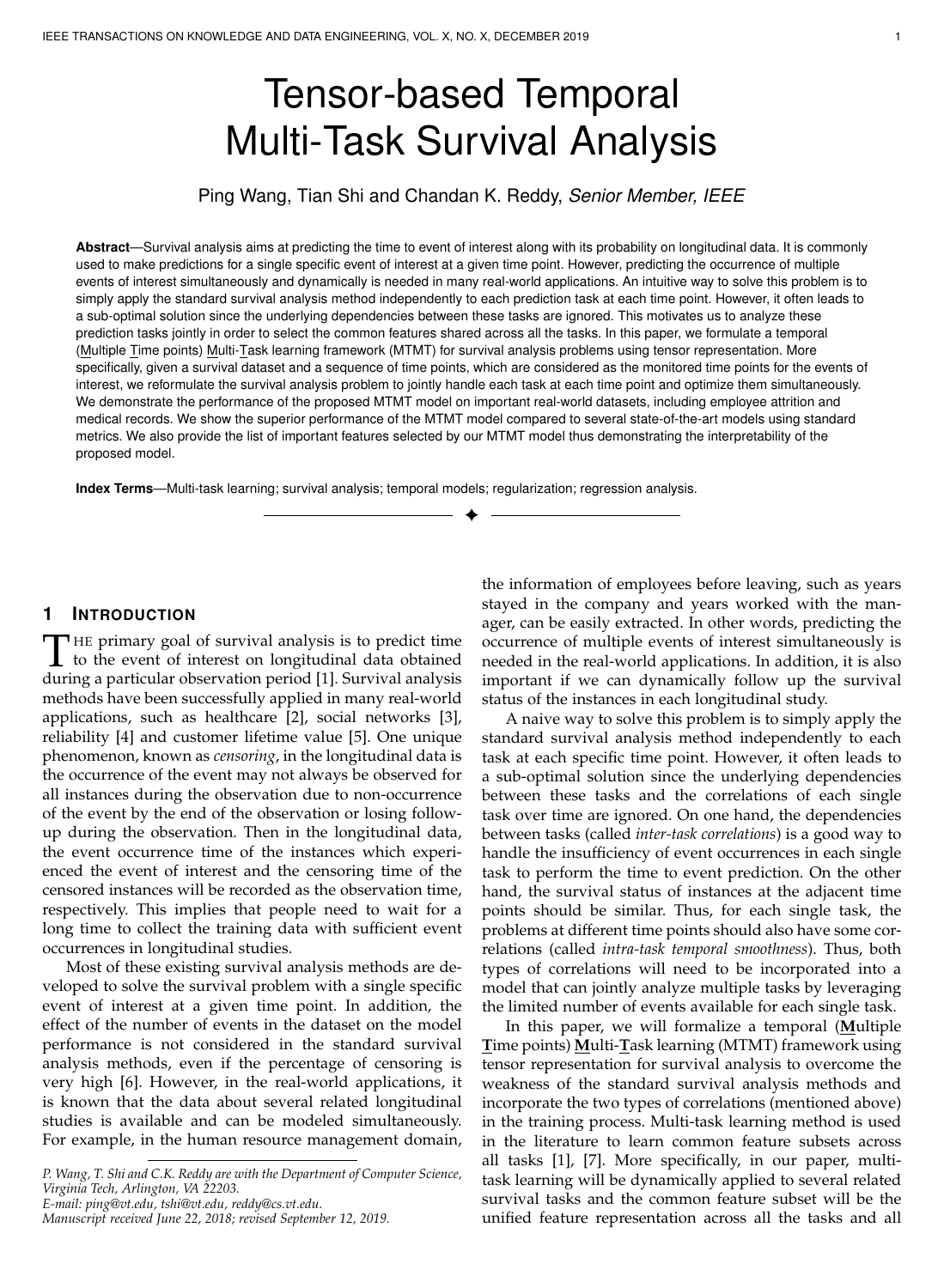TABLE 2: Performance evaluation using time-dependent AUC (along with their standard deviations) on Employee Attrition dataset.

| Methods                     |              | <b>YWCM</b>    | <b>YCR</b>     | YAC            | <b>YSLP</b>    | Average        |
|-----------------------------|--------------|----------------|----------------|----------------|----------------|----------------|
| Cox-based<br>methods        | Cox          | 0.8473(0.0022) | 0.8371(0.0020) | 0.8741(0.0013) | 0.7820(0.0031) | 0.8351(0.0015) |
|                             | Lasso-Cox    | 0.8478(0.0011) | 0.8418(0.0004) | 0.8696(0.0015) | 0.7841(0.0065) | 0.8358(0.0013) |
|                             | $EN-Cox$     | 0.8474(0.0018) | 0.8441(0.0003) | 0.8691(0.0008) | 0.7961(0.0067) | 0.8392(0.0009) |
|                             | DeepSurv     | 0.5335(0.0597) | 0.4964(0.0546) | 0.5591(0.0522) | 0.5508(0.0513) | 0.5350(0.0278) |
| Parametric<br>methods       | Exponential  | 0.8325(0.0026) | 0.8275(0.0021) | 0.8616(0.0012) | 0.7753(0.0039) | 0.8242(0.0013) |
|                             | Weibull      | 0.8543(0.0020) | 0.8411(0.0021) | 0.8698(0.0011) | 0.7799(0.0038) | 0.8363(0.0016) |
| Linear models               | <b>OLS</b>   | 0.7329(0.0007) | 0.7584(0.0016) | 0.8202(0.0010) | 0.6623(0.0006) | 0.7435(0.0043) |
|                             | Tobit        | 0.8463(0.0022) | 0.8410(0.0022) | 0.8727(0.0010) | 0.7722(0.0034) | 0.8331(0.0018) |
|                             | BJ           | 0.8494(0.0000) | 0.8312(0.0006) | 0.8636(0.0033) | 0.7760(0.0045) | 0.8301(0.0015) |
| Multi-task<br>linear models | Multi-Lasso  | 0.7061(0.0011) | 0.7557(0.0010) | 0.7900(0.0017) | 0.6894(0.0052) | 0.7353(0.0021) |
|                             | Multi- $2:1$ | 0.7941(0.0025) | 0.8128(0.0003) | 0.8326(0.0012) | 0.7751(0.0107) | 0.8037(0.0006) |
|                             | <b>MTLSA</b> | 0.8176(0.0007) | 0.8315(0.0003) | 0.8524(0.0019) | 0.7923(0.0037) | 0.8235(0.0007) |
|                             | MTLSA.V2     | 0.8327(0.0011) | 0.8432(0.0006) | 0.8649(0.0022) | 0.7972(0.0042) | 0.8345(0.0008) |
|                             | <b>MTMT</b>  | 0.8628(0.0045) | 0.8455(0.0009) | 0.8750(0.0009) | 0.8151(0.0010) | 0.8496(0.0005) |

framework in this paper is based on linear regression method. It should be noted that the standard linear regression method is trained only using the subjects who experienced events since it cannot handle the censored data in longitudinal studies. Tobit model and Buckley-James (BJ) regression method are two linear regression methods adapted to solve survival problems and trained in *survival* and *bujar* package in R, respectively.

**Multi-task learning methods:** We also compare with the standard multi-task learning method regularized with lasso and  $z_{2,1}$  implemented in the MALSAR package [37] written in MATLAB. The multi-task learning model for survival analysis (MTLSA) in [1] and its variant MTLSA.V2 which formulate a sequence of standard survival analysis problems over time for the original problem with single event of interest are implemented using the  $MTLSA$  package $^4$ .

#### **4.3 Performance Evaluation**

A common approach to evaluate survival analysis methods is to consider the relative risk between two comparable instances instead of the absolute survival times for each instance using the time-dependent AUC [38], which is also known as concordance index (C-index) for survival analysis problems. Two instances are considered as comparable if their survival times fall in one of the following: (i) both of them are uncensored; (ii) the observed event time of the uncensored instance is smaller than the censoring time of the censored instance [39]. Two comparable instances are considered to be concordant if the predicted probability of event for the instance which has event earlier is higher than that of the other instance.

Consider two instances  $i$  and  $j$ , we can use an indicator function to represent the comparability of this pair of instances as  $C_{ij} = I(Y_i = 1 \text{ and } T_i < T_j)$ , which indicates that

 $C_{ij} = 1$ , if the two instances are comparable and  $C_{ij} = 0$ , otherwise. Thus, the total number of comparable pairs can be obtained as

$$
N_C = \frac{N + N}{N} C_{ij}
$$
 (27)

where  $N$  represents the number of instances in the testing dataset. We can also represent the concordance of the two instances  $i$  and  $j$  similarly using the indicator function as  $c_{ij}$  =  $I(s_i < s_j$  and  $C_{ij}$  = 1), where  $s_i$  and  $s_j$  represent the estimated survival probabilities for instances  $i$  and  $j$ , respectively. This indicates that  $c_{ij} = 1$ , if instances *i* and *j* are concordant and  $c_{ij} = 0$ , otherwise. Thus, the total number of concordant pairs can be calculated as

$$
N_c = \frac{N \sqrt{1 N}}{1 \sqrt{C}} C_{ij}
$$
 (28)

Therefore, the time-dependent AUC can be calculated as:

$$
AUC_t = N_c = N_C \tag{29}
$$

Table 2 and Table 3 show the performance results of different algorithms using time-dependent AUC on the Employee Attrition and MIMIC III datasets, respectively. The results in bold represent the best performance. It can be observed that the proposed MTMT algorithm outperforms other state-of-the-art methods for all tasks on Employee Attrition dataset and two tasks on MIMIC III dataset. For other tasks, MTMT also achieves similar time-dependent AUC value compared to the best performance. The last column in Table 2 and Table 3 is the averaged time-dependent AUC across all the tasks for each algorithm. The results show that the MTMT algorithm outperforms other baseline methods on average for each task on the two problems. These promising results indicate that the proposed multitask framework can increase the prediction performance of each task on average.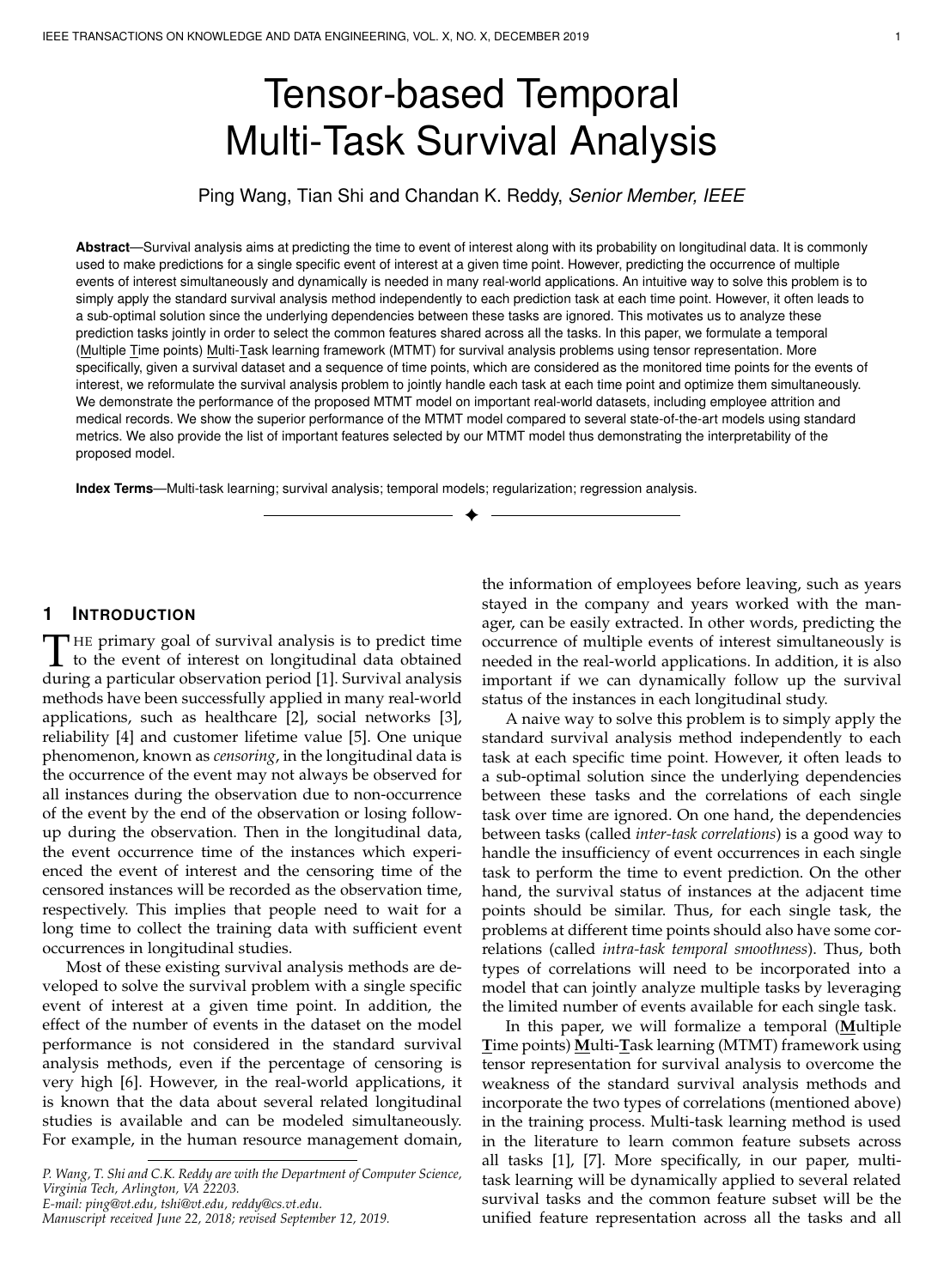IEEE TRANSACTIONS ON KNOWLEDGE AND DATA ENGINEERING, VOL. X, NO. X, DECEMBER 2019 10

TABLE 3: Performance evaluation using time-dependent AUC (along with their standard deviations) on MIMIC III dataset.

| Methods               |                   | <b>HF</b>      | HY             | KD             | Average        |
|-----------------------|-------------------|----------------|----------------|----------------|----------------|
| Cox-based<br>methods  | Cox               | 0.5499(0.0010) | 0.6809(0.0127) | 0.5112(0.0052) | 0.5807(0.0079) |
|                       | Lasso-Cox         | 0.5534(0.0004) | 0.6764(0.0110) | 0.5395(0.0081) | 0.5898(0.0057) |
|                       | $EN-Cox$          | 0.5552(0.0007) | 0.6783(0.0127) | 0.4897(0.0048) | 0.5744(0.0092) |
|                       | DeepSurv          | 0.5102(0.0240) | 0.5209(0.0311) | 0.6018(0.1317) | 0.5464(0.0537) |
| Parametric<br>methods | Exponential       | 0.5567(0.0011) | 0.6166(0.0191) | 0.5688(0.0079) | 0.5807(0.0010) |
|                       | Weibull           | 0.5479(0.0008) | 0.5703(0.0177) | 0.5419(0.0351) | 0.5534(0.0002) |
| Linear models         | <b>OLS</b>        | 0.5354(0.0007) | 0.4671(0.0286) | 0.3181(0.0366) | 0.4402(0.0123) |
|                       | Tobit             | 0.5578(0.0011) | 0.5946(0.0029) | 0.5531(0.0198) | 0.5685(0.0005) |
|                       | BI                | 0.5571(0.0006) | 0.6862(0.0115) | 0.2452(0.0237) | 0.4962(0.0514) |
| Multi-task<br>models  | Multi-Lasso       | 0.5220(0.0015) | 0.6803(0.0126) | 0.5268(0.0186) | 0.5764(0.0081) |
|                       | Multi- $\gamma_1$ | 0.5412(0.0012) | 0.6859(0.0098) | 0.5342(0.0146) | 0.5871(0.0073) |
|                       | <b>MTLSA</b>      | 0.5348(0.0010) | 0.6528(0.0096) | 0.5587(0.0097) | 0.5821(0.0039) |
|                       | MTLSA.V2          | 0.5404(0.0010) | 0.6630(0.0116) | 0.5633(0.1228) | 0.5889(0.0042) |
|                       | <b>MTMT</b>       | 0.5657(0.0166) | 0.6868(0.0007) | 0.5674(0.0178) | 0.6066(0.0048) |

| TABLE 4: The top-10 common features selected across four |  |
|----------------------------------------------------------|--|
| tasks on the Employee Attrition dataset.                 |  |

| <b>Feature Name</b>             | Score  |
|---------------------------------|--------|
| <b>Total Working Years</b>      | 2.2011 |
| Job Level                       | 0.8613 |
| Performance Rating              | 0.7617 |
| Job Involvement                 | 0.4067 |
| Number of Companies Worked      | 0.4012 |
| Over Time                       | 0.3537 |
| Work Life Balance               | 0.3077 |
| Job Role: Sales Executive       | 0.2938 |
| <b>Environment Satisfaction</b> | 0.2591 |
| Job Role: Sales Representative  | 0.2508 |

# **4.4 Feature Selection**

One of the main goals of multi-task learning methods is to learn the shared features across all the tasks. In this section, we evaluate the effect of the  $\epsilon_{F,1}$  norm on the tensor, which is mainly used to perform the common feature selection across all tasks over time. The bar plots in Figure 3(a) and Figure 3(b) show the effect of the  $\epsilon_{F,1}$  norm on the prediction performance using time-dependent AUC. We can observe that the MTMT model regularized by  $F_{f,1}$  norm (in green) outperforms the model without  $F_{f,1}$  norm (in yellow) on all the tasks. This indicates that the new proposed  $F_{f,1}$  norm can perform effectively for feature selection.

Table 4 and Table 5 provide the top-10 common features selected across different tasks on the Employee Attrition dataset and MIMIC III dataset, respectively, based on the averaged  $F_{f,1}$  norm over 5-fold of the tensor slices  $\mathbf{B}_{f,1}$  (as given in Section 3) for each feature. The higher score indicates the greater impact on the final prediction. According to the results provided in Table 4, we can observe that the feature *Total Working Years* has the highest impact on the TABLE 5: The top-10 common features selected across three tasks on MIMIC III dataset.

| <b>Feature Name</b>                  | Score   |
|--------------------------------------|---------|
| <b>Support Systems</b>               | 11.1720 |
| Non Invasive Blood Pressure Systolic | 11.0395 |
| Braden Mobility                      | 11.0392 |
| Urine Appearance                     | 10.9794 |
| Position                             | 10.9227 |
| Creatinine                           | 10.8996 |
| Dorsal PedPulse R                    | 10.8814 |
| Marital status                       | 10.8604 |
| Pain Present                         | 10.8504 |
| Blood Urea Nitrogen                  | 10.8452 |

employee attrition. In addition, all these selected features are job related features, which means that these features mainly dominate the employee attrition. It is worth noting that two dummy features about "Job Role" among the selected features belong to the sales department. It indicates that the turnover rate in the sales department is relatively high compared to other departments. The selected common features among all the problems can provide an important guideline to reduce the attrition in a company. Based on the results in Table 5 on MIMIC III dataset, we can observe that the feature *Support Systems* affects the patient readmission most. It can also be observed that the variance of the scores for the top-10 features on MIMIC III dataset is relatively small, which indicates that these features affect the three tasks at the same level.

#### **4.5 Parameter Sensitivity and Convergence Analysis**

There are mainly four parameters in the proposed MTMT method, including (i) , which is used in the ADMM algorithm, (ii) the weight for the  $\epsilon$  norm , (iii) the weight